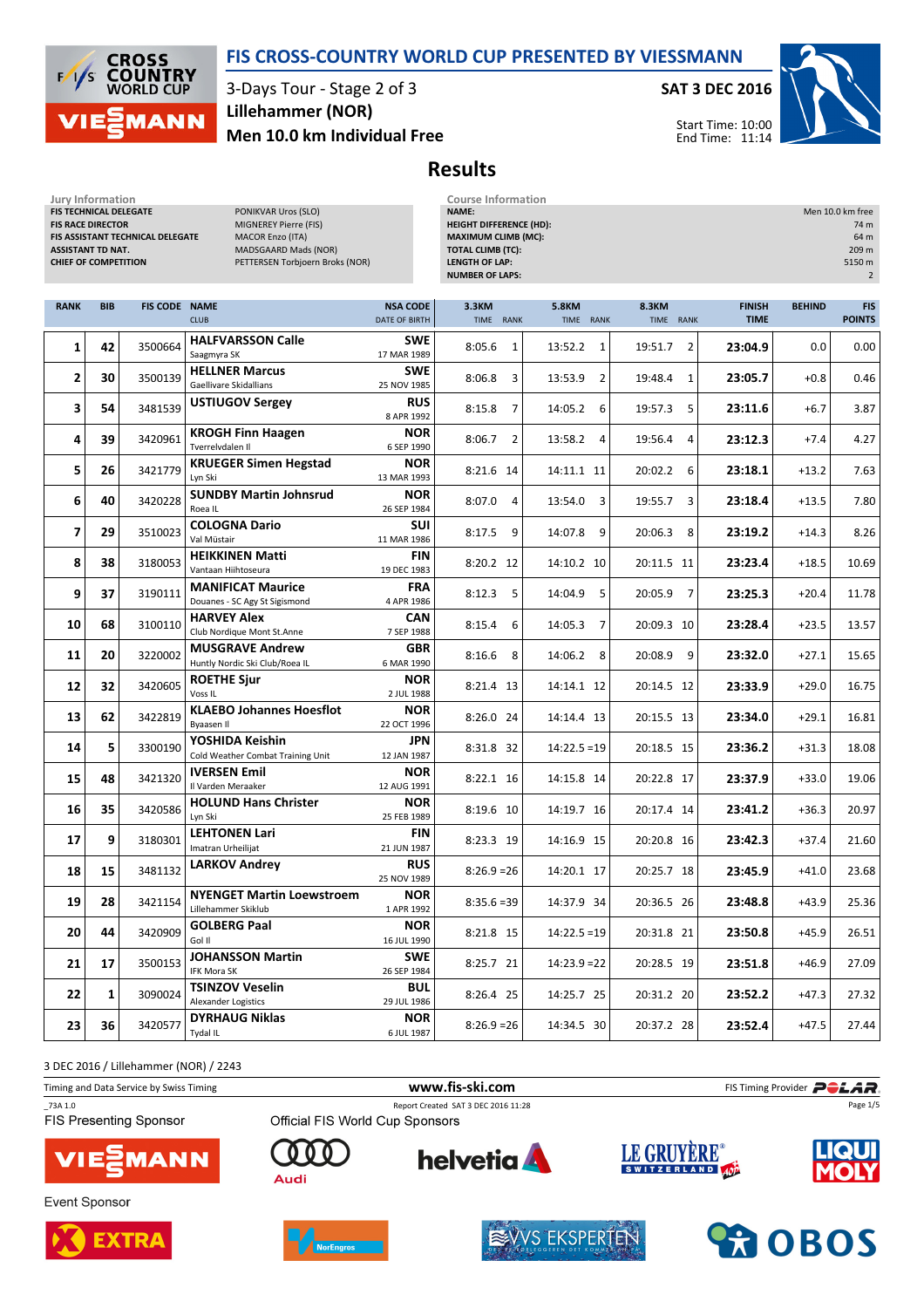

3-Days Tour - Stage 2 of 3 Men 10.0 km Individual Free Lillehammer (NOR)

SAT 3 DEC 2016



Results

| <b>RANK</b> | <b>BIB</b>     | <b>FIS CODE NAME</b> | <b>CLUB</b>                                                   | <b>NSA CODE</b><br>DATE OF BIRTH | 3.3KM<br>TIME RANK | <b>5.8KM</b><br>TIME RANK | 8.3KM<br>TIME RANK | <b>FINISH</b><br><b>TIME</b> | <b>BEHIND</b> | <b>FIS</b><br><b>POINTS</b> |
|-------------|----------------|----------------------|---------------------------------------------------------------|----------------------------------|--------------------|---------------------------|--------------------|------------------------------|---------------|-----------------------------|
| 24          | 31             | 3290379              | <b>DE FABIANI Francesco</b><br>C.S. ESERCITO                  | <b>ITA</b><br>21 APR 1993        | 8:22.3 17          | 14:21.8 18                | 20:36.8 27         | 23:54.4                      | $+49.5$       | 28.59                       |
| 24          | 59             | 3422803              | <b>STENSHAGEN Mattis</b><br>Follebu Skiklubb                  | <b>NOR</b><br>13 AUG 1996        | 8:20.1 11          | 14:23.2 21                | 20:35.6 25         | 23:54.4                      | $+49.5$       | 28.59                       |
| 26          | 22             | 3421467              | <b>RUNDGREEN Mathias</b><br>Byaasen Skiklub                   | <b>NOR</b><br>21 FEB 1991        | 8:22.4 18          | $14:23.9 = 22$            | 20:33.2 22         | 23:56.8                      | $+51.9$       | 29.98                       |
| 27          | 50             | 3180535              | <b>NISKANEN livo</b><br>Vuokatti Ski Team Kainuu              | FIN<br>12 JAN 1992               | 8:24.1 20          | 14:26.2 26                | 20:33.9 23         | 23:59.4                      | $+54.5$       | 31.48                       |
| 28          | 21             | 3480004              | <b>DEMENTIEV Eugeniy</b><br>Dinamo                            | <b>RUS</b><br>17 JAN 1983        | $8:25.9 = 22$      | $14:23.9 = 22$            | 20:34.4 24         | 24:00.0                      | $+55.1$       | 31.83                       |
| 29          | 14             | 3460018              | <b>PEPENE Paul Constantin</b><br>CS Dinamo Bucuresti          | <b>ROU</b><br>21 MAY 1988        | 8:35.1 36          | 14:36.3 32                | 20:37.6 29         | 24:01.0                      | $+56.1$       | 32.41                       |
| 30          | 23             | 1362947              | <b>PERL Curdin</b><br>Bernina Pontresina                      | <b>SUI</b><br>15 NOV 1984        | 8:43.6 62          | $14:47.2 = 52$            | 20:50.1 32         | 24:08.2                      | $+1:03.3$     | 36.57                       |
| 31          | $\overline{7}$ | 3200241              | <b>BING Thomas</b><br>Rhoener WSV Dermbach                    | <b>GER</b><br>3 APR 1990         | 8:29.8 29          | 14:35.5 31                | 20:51.9 34         | 24:09.5                      | $+1:04.6$     | 37.32                       |
| 32          | 4              | 3200210              | <b>EISENLAUER Sebastian</b><br>SC Sonthofen                   | <b>GER</b><br>13 MAR 1990        | 8:37.3 45          | $14:41.5 = 41$            | 20:48.9 30         | 24:12.8                      | $+1:07.9$     | 39.22                       |
| 33          | 10             | 3530489              | <b>HOFFMAN Noah</b><br>Ski and Snowboard Club Vail            | <b>USA</b><br>1 AUG 1989         | 8:40.9 53          | $14:41.5 = 41$            | 20:50.3 33         | 24:13.5                      | $+1:08.6$     | 39.63                       |
| 34          | 12             | 3480533              | <b>VOLZHENTSEV Stanislav</b><br>Dinamo                        | <b>RUS</b><br>28 OCT 1985        | 8:37.8 47          | 14:41.6 43                | 20:55.4 39         | 24:14.9                      | $+1:10.0$     | 40.44                       |
| 35          | 24             | 1362656              | <b>LIVERS Toni</b><br>Davos                                   | SUI<br>2 JUN 1983                | 8:44.8 65          | 14:56.5 62                | 21:00.9 42         | 24:15.9                      | $+1:11.0$     | 41.01                       |
| 35          | 25             | 3480317              | <b>TURYSHEV Sergey</b><br>Ugra Svsm 2                         | <b>RUS</b><br>23 JUN 1985        | 8:30.5 31          | 14:33.4 29                | 20:49.0 31         | 24:15.9                      | $+1:11.0$     | 41.01                       |
| 37          | 6              | 3290245              | <b>NOECKLER Dietmar</b><br>G.S. FIAMME ORO MOENA              | <b>ITA</b><br>29 SEP 1988        | 8:42.2 59          | 14:55.1 61                | 20:53.8 36         | 24:16.6                      | $+1:11.7$     | 41.42                       |
| 38          | 33             | 3480013              | <b>VYLEGZHANIN Maxim</b><br>Dinamo                            | <b>RUS</b><br>18 OCT 1982        | $8:35.6=39$        | 14:38.6 35                | 20:53.4 35         | 24:16.9                      | $+1:12.0$     | 41.59                       |
| 39          | 69             | 3200376              | <b>NOTZ Florian</b><br>SZ Roemerstein                         | <b>GER</b><br>24 APR 1992        | 8:38.5 49          | 14:40.1 39                | 20:55.1 38         | 24:21.1                      | $+1:16.2$     | 44.02                       |
| 40          | 11             | 3100006              | <b>KERSHAW Devon</b><br>Onaping Falls Nordics Ski Club        | <b>CAN</b><br>20 DEC 1982        | 8:35.5 38          | 14:41.0 40                | 20:58.1 41         | 24:21.6                      | $+1:16.7$     | 44.31                       |
| 41          | $\mathbf{2}$   | 3180557              | <b>HYVARINEN Perttu</b><br>Riistaveden Urheilijat             | <b>FIN</b><br>5 JUN 1991         | $8:42.1 = 56$      | $14:47.2 = 52$            | 21:02.6 44         | 24:22.4                      | $+1:17.5$     | 44.77                       |
| 42          | 86             | 3100097              | <b>VALJAS Len</b><br>Team Hardwood                            | CAN<br>21 NOV 1988               | 8:37.7 46          | $14:44.1 = 45$            | 21:04.6 45         | 24:24.0                      | $+1:19.1$     | 45.69                       |
| 43          | 16             | 3190268              | <b>BACKSCHEIDER Adrien</b><br>Douane - Gerardmer Ski Nordique | <b>FRA</b><br>7 AUG 1992         | $8:25.9 = 22$      | 14:27.2 27                | 20:56.8 40         | 24:24.2                      | $+1:19.3$     | 45.81                       |
| 44          | 18             | 3050159              | TRITSCHER Bernhard<br>SK Saalfelden-Salzburg                  | <b>AUT</b><br>25 APR 1988        | 8:34.3 35          | 14:37.6 33                | 20:54.7 37         | 24:25.8                      | $+1:20.9$     | 46.73                       |
| 45          | 63             | 3530511              | <b>BJORNSEN Erik</b><br>APU Nordic Ski Center                 | <b>USA</b><br>14 JUL 1991        | 8:27.8 28          | 14:39.1 36                | 21:02.3 43         | 24:27.1                      | $+1:22.2$     | 47.48                       |
| 46          | 58             | 3501255              | <b>SVENSSON Oskar</b><br>Falun Borlaenge sk                   | <b>SWE</b><br>7 SEP 1995         | 8:50.1 75          | 14:53.8 59                | 21:06.2 50         | 24:27.5                      | $+1:22.6$     | 47.71                       |
| 47          | 74             | 3150070              | <b>RAZYM Ales</b><br>Sport Club Plzen                         | <b>CZE</b><br>19 AUG 1986        | $8:36.2=41$        | 14:39.8 38                | 21:04.8 46         | 24:30.4                      | $+1:25.5$     | 49.39                       |
| 48          | 49             | 3670042              | <b>MALYSHEV Sergey</b>                                        | <b>KAZ</b><br>7 OCT 1994         | 8:35.4 37          | 14:44.2 47                | 21:05.3 49         | 24:30.7                      | $+1:25.8$     | 49.56                       |
| 49          | 46             | 3500330              | <b>PETERSON Teodor</b><br><b>IFK Umeaa</b>                    | SWE<br>1 MAY 1988                | 8:36.3 43          | 14:46.8 50                | 21:10.9 56         | 24:30.8                      | $+1:25.9$     | 49.62                       |

3 DEC 2016 / Lillehammer (NOR) / 2243

Timing and Data Service by Swiss Timing **Example 20** and Data Service by Swiss Timing Provider **POLAR** \_73A 1.0 Report Created SAT 3 DEC 2016 11:28 Page 2/5FIS Presenting Sponsor LE GRUYÈRE® **helvetia** O n **MANN** Audi











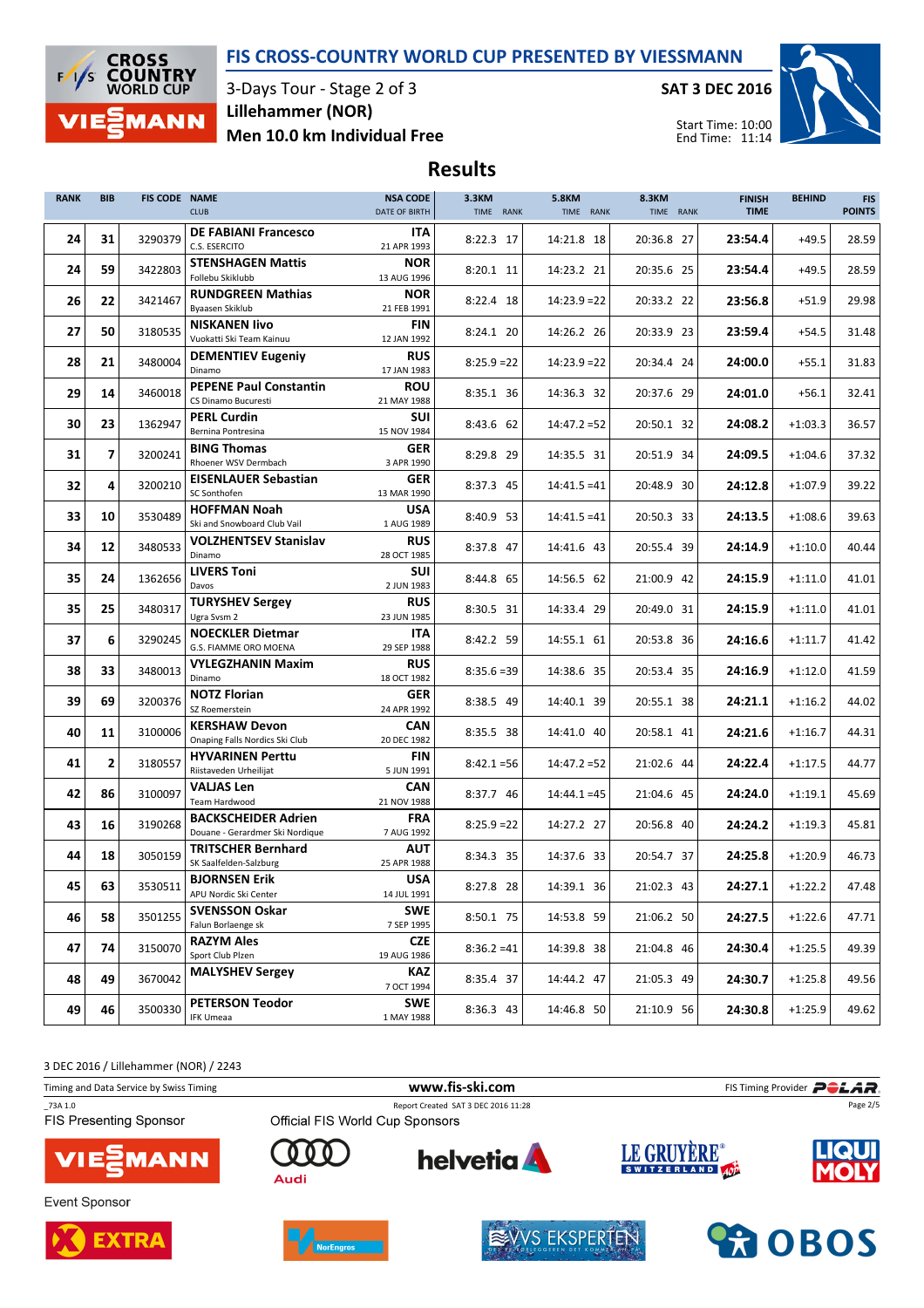

3-Days Tour - Stage 2 of 3 Men 10.0 km Individual Free Lillehammer (NOR)

SAT 3 DEC 2016



### Results

| <b>RANK</b> | <b>BIB</b> | FIS CODE NAME | <b>CLUB</b>                                                           | <b>NSA CODE</b><br>DATE OF BIRTH | 3.3KM<br>TIME RANK | <b>5.8KM</b><br>TIME RANK | 8.3KM<br>TIME RANK | <b>FINISH</b><br><b>TIME</b> | <b>BEHIND</b> | <b>FIS</b><br><b>POINTS</b> |
|-------------|------------|---------------|-----------------------------------------------------------------------|----------------------------------|--------------------|---------------------------|--------------------|------------------------------|---------------|-----------------------------|
| 50          | 61         | 3300330       | <b>LENTING Akira</b><br><b>TEAM AKIRA</b>                             | <b>JPN</b><br>11 AUG 1990        | 8:41.6 55          | 14:43.9 44                | 21:05.0 48         | 24:31.0                      | $+1:26.1$     | 49.74                       |
| 51          | 64         | 3420239       | <b>NORTHUG Petter Jr.</b><br>Strindheim IL                            | <b>NOR</b><br>6 JAN 1986         | 8:40.8 52          | 14:48.0 54                | 21:09.5 54         | 24:31.5                      | $+1:26.6$     | 50.03                       |
| 52          | 27         | 1345875       | <b>GAILLARD Jean Marc</b><br>S.C DES DOUANES HTE SAVOIE               | <b>FRA</b><br>7 OCT 1980         | 8:33.5 34          | 14:32.9 28                | 21:04.9 47         | 24:34.1                      | $+1:29.2$     | 51.53                       |
| 53          | 52         | 3500259       | <b>JOENSSON Emil</b><br>Anna o Emil SK                                | <b>SWE</b><br>15 AUG 1985        | 8:40.0 51          | 14:49.9 57                | 21:10.2 55         | 24:35.9                      | $+1:31.0$     | 52.57                       |
| 54          | 67         | 3200331       | <b>WICK Thomas</b><br>SC Motor Zella-Mehlis                           | <b>GER</b><br>12 APR 1991        | 8:43.2 61          | 14:44.8 48                | 21:11.1 57         | 24:36.0                      | $+1:31.1$     | 52.62                       |
| 55          | 56         | 3420365       | <b>BRANDSDAL Eirik</b><br>Kjelsaas IL                                 | <b>NOR</b><br>11 NOV 1986        | $8:42.1 = 56$      | 14:56.8 63                | 21:17.3 60         | 24:40.8                      | $+1:35.9$     | 55.40                       |
| 56          | 60         | 3480695       | <b>BESSMERTNYKH Alexander</b>                                         | <b>RUS</b><br>15 SEP 1986        | 8:37.1 44          | 14:46.1 49                | 21:07.8 51         | 24:41.3                      | $+1:36.4$     | 55.69                       |
| 57          | 19         | 3290407       | <b>SALVADORI Giandomenico</b><br><b>GRUPPO SCIATORI FIAMME GIALLE</b> | ITA<br>8 OCT 1992                | 8:48.0 71          | 14:39.5 37                | 21:08.8 53         | 24:43.1                      | $+1:38.2$     | 56.73                       |
| 58          | 66         | 3290326       | <b>PELLEGRINO Federico</b><br>G.S. FIAMME ORO MOENA                   | <b>ITA</b><br>1 SEP 1990         | 8:51.1 76          | 15:07.0 74                | 21:19.5 61         | 24:45.0                      | $+1:40.1$     | 57.82                       |
| 59          | 53         | 3190345       | <b>JOUVE Richard</b><br>ARMEE-EMHM Montgenevre Val claree             | <b>FRA</b><br>25 OCT 1994        | 8:30.3 30          | 14:50.1 58                | 21:22.3 65         | 24:45.1                      | $+1:40.2$     | 57.88                       |
| 60          | 51         | 1344711       | <b>JAUHOJAERVI Sami</b><br>Vuokatti Ski Team Kainuu                   | <b>FIN</b><br>5 MAY 1981         | $8:42.1 = 56$      | 14:59.9 66                | 21:21.0 63         | 24:46.4                      | $+1:41.5$     | 58.63                       |
| 61          | 82         | 3740021       | <b>MIKAYELYAN Sergev</b><br>Ashocq Cross-Country School               | ARM<br>27 APR 1992               | 8:43.0 60          | 14:54.0 60                | 21:13.6 58         | 24:46.6                      | $+1:41.7$     | 58.75                       |
| 62          | 81         | 3150509       | <b>KNOP Petr</b><br>Dukla Liberec                                     | <b>CZE</b><br>12 MAY 1994        | 8:38.4 48          | 14:48.1 55                | 21:14.4 59         | 24:47.2                      | $+1:42.3$     | 59.09                       |
| 63          | 45         | 3150570       | <b>NOVAK Michal</b><br>Dukla Liberec                                  | <b>CZE</b><br>26 OCT 1996        | $8:36.2=41$        | 14:49.8 56                | 21:20.2 62         | 24:49.8                      | $+1:44.9$     | 60.60                       |
| 64          | 8          | 3100175       | <b>KILLICK Graeme</b><br>Ptarmigan Nordic Ski Club                    | <b>CAN</b><br>26 FEB 1989        | 8:43.9 63          | 14:46.9 51                | 21:08.1 52         | 24:51.5                      | $+1:46.6$     | 61.58                       |
| 65          | 85         | 3190255       | <b>GROS Baptiste</b><br><b>ARMEES EMHM - Les Dragons Annecy</b>       | <b>FRA</b><br>17 JUL 1990        | 8:45.1 67          | 14:58.6 65                | 21:32.7 68         | 24:54.2                      | $+1:49.3$     | 63.14                       |
| 66          | 72         | 3390103       | <b>TAMMJARV Karel</b><br>Tartu Skiclub                                | <b>EST</b><br>25 MAY 1989        | 8:47.7 70          | 15:02.3 68                | 21:27.3 66         | 24:55.0                      | $+1:50.1$     | 63.60                       |
| 67          | 75         | 3150183       | <b>GRAEF Jakub</b><br>Dukla Liberec                                   | <b>CZE</b><br>11 SEP 1991        | 8:33.3 33          | $14:44.1 = 45$            | 21:21.3 64         | 24:55.2                      | $+1:50.3$     | 63.72                       |
| 68          | 13         | 3510342       | <b>BAUMANN Jonas</b><br>Tambo Spluegen                                | <b>SUI</b><br>27 MAR 1990        | 8:49.1 74          | 15:03.1 70                | 21:28.4 67         | 25:00.4                      | $+1:55.5$     | 66.72                       |
| 69          | 83         | 3530120       | <b>HAMILTON Simeon</b><br><b>Stratton Mountain School</b>             | <b>USA</b><br>14 MAY 1987        | 8:39.7 50          | 14:58.2 64                | 21:33.0 69         | 25:00.7                      | $+1:55.8$     | 66.89                       |
| 70          | 41         | 3670025       | <b>MALYSHEV Alexandr</b>                                              | <b>KAZ</b><br>20 SEP 1989        | 8:44.1 64          | 15:03.4 71                | 21:37.8 71         | 25:10.0                      | $+2:05.1$     | 72.27                       |
| 71          | 71         | 3430249       | <b>BURY Dominik</b><br>Mks Istebna                                    | <b>POL</b><br>29 NOV 1996        | 8:48.9 73          | 15:04.5 72                | 21:36.5 70         | 25:13.1                      | $+2:08.2$     | 74.06                       |
| 72          | 65         | 3300373       | <b>MIYAZAWA Hiroyuki</b><br>JR East Ski Team                          | <b>JPN</b><br>12 OCT 1991        | 8:46.2 68          | 15:10.9 78                | 21:48.7 74         | 25:19.2                      | $+2:14.3$     | 77.58                       |
| 73          | 57         | 3100217       | <b>JOHNSGAARD Knute</b><br>Whitehorse CC Ski Club                     | <b>CAN</b><br>5 DEC 1992         | 8:53.8 81          | 15:01.1 67                | 21:40.5 72         | 25:26.9                      | $+2:22.0$     | 82.03                       |
| 74          | 76         | 3460021       | <b>HOGIU Petrica</b><br>CSM Bistrita                                  | <b>ROU</b><br>16 JUN 1991        | 8:52.5 79          | 15:10.0 76                | 21:48.4 73         | 25:30.3                      | $+2:25.4$     | 83.99                       |
| 75          | 34         | 3190029       | <b>DUVILLARD Robin</b><br>ARMEES-EMHM - Villard de Lans               | <b>FRA</b><br>22 DEC 1983        | 8:47.0 69          | 15:06.9 73                | 21:49.1 75         | 25:30.4                      | $+2:25.5$     | 84.05                       |

3 DEC 2016 / Lillehammer (NOR) / 2243

Timing and Data Service by Swiss Timing **Filter State of Timing Provider** Policy of the **POLAR** 

\_73A 1.0 Report Created SAT 3 DEC 2016 11:28 FIS Presenting Sponsor



Event Sponsor





n

Audi



**helvetia** 



LE GRUYÈRE®

Page 3/5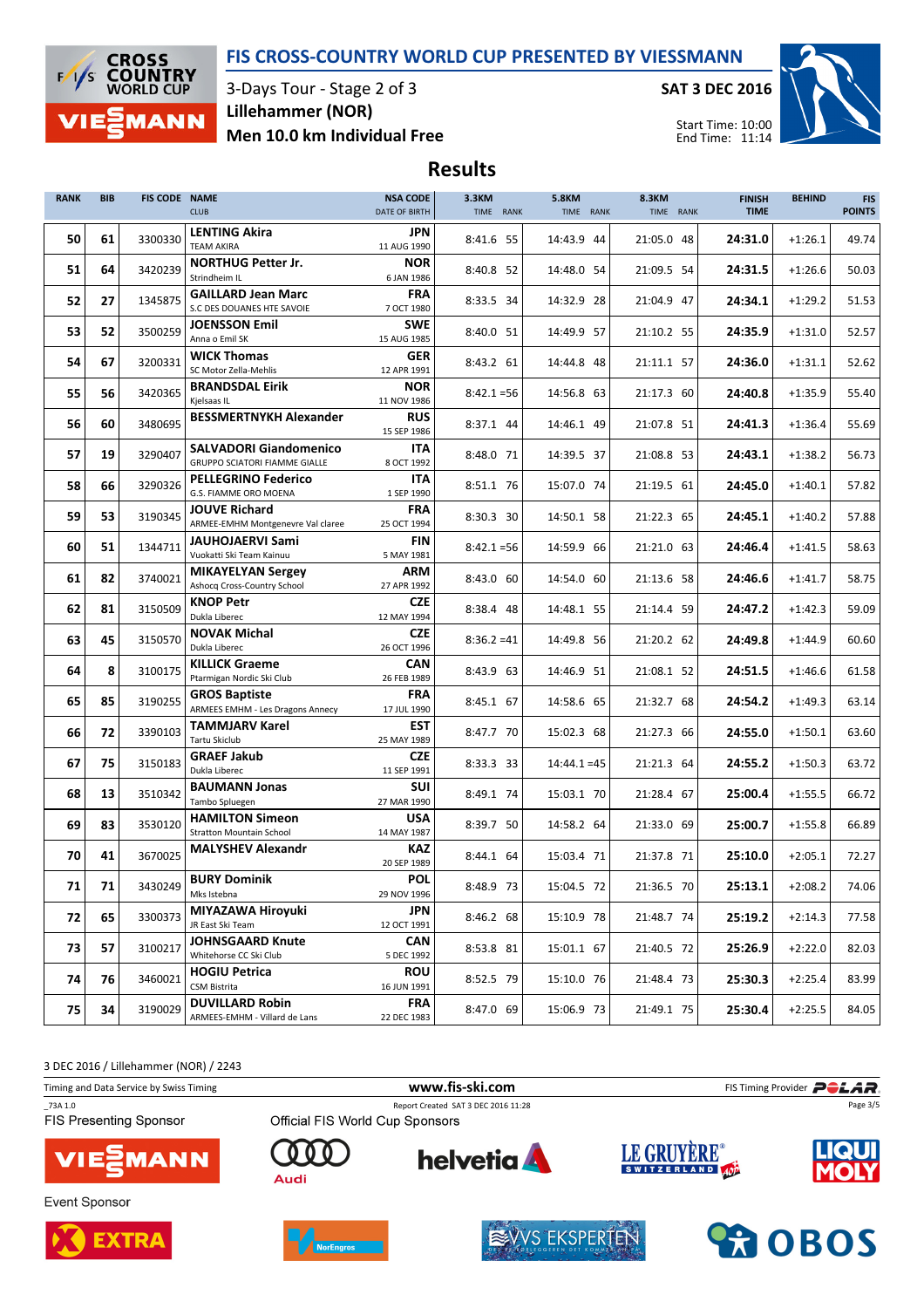

3-Days Tour - Stage 2 of 3 Men 10.0 km Individual Free Lillehammer (NOR)

SAT 3 DEC 2016



Start Time: 10:00 End Time: 11:14

## Results

| <b>RANK</b> | <b>BIB</b> | <b>FIS CODE NAME</b> | <b>CLUB</b>                                           | <b>NSA CODE</b><br><b>DATE OF BIRTH</b> | 3.3KM<br>TIME RANK | <b>5.8KM</b><br>TIME RANK | 8.3KM<br>TIME RANK | <b>FINISH</b><br><b>TIME</b> | <b>BEHIND</b> | <b>FIS</b><br><b>POINTS</b> |
|-------------|------------|----------------------|-------------------------------------------------------|-----------------------------------------|--------------------|---------------------------|--------------------|------------------------------|---------------|-----------------------------|
| 76          | 73         | 3700049              | <b>MLYNAR Peter</b><br><b>SKP Vysoke Tatry</b>        | <b>SVK</b><br>1 MAR 1988                | 8:53.6 80          | 15:10.7 77                | 21:51.4 76         | 25:31.8                      | $+2:26.9$     | 84.86                       |
| 77          | 87         | 3670078              | <b>KLIMIN Olzhas</b>                                  | <b>KAZ</b><br>30 AUG 1996               | 8:45.0 66          | 15:07.1 75                | 21:53.5 77         | 25:33.0                      | $+2:28.1$     | 85.55                       |
| 78          | 47         | 3530485              | <b>PACKER Eric</b><br>APU Nordic Ski Center           | <b>USA</b><br>3 JUL 1990                | 8:51.5 78          | 15:18.6 80                | 21:58.9 79         | 25:33.6                      | $+2:28.7$     | 85.90                       |
| 79          | 84         | 3430141              | <b>ANTOLEC Jan</b><br><b>AZS AWF Katowice</b>         | <b>POL</b><br>3 MAY 1990                | 8:41.2 54          | 15:02.8 69                | 21:56.8 78         | 25:34.5                      | $+2:29.6$     | 86.42                       |
| 80          | 43         | 3290383              | <b>RASTELLI Maicol</b><br>C.S. ESERCITO               | <b>ITA</b><br>28 APR 1991               | 9:02.8 87          | 15:27.7 82                | 22:09.1 83         | 25:37.9                      | $+2:33.0$     | 88.38                       |
| 81          | 78         | 3390101              | <b>RANKEL Raido</b><br>Voru Skiclub                   | EST<br>13 JAN 1990                      | 8:48.1 72          | 15:20.0 81                | $22:01.0=80$       | 25:38.1                      | $+2:33.2$     | 88.50                       |
| 82          | 88         | 3670032              | <b>AKHMADIYEV Yerdos</b>                              | <b>KAZ</b><br>6 MAR 1985                | 9:06.7 89          | 15:30.0 83                | 22:08.9 82         | 25:45.1                      | $+2:40.2$     | 92.54                       |
| 83          | 96         | 3270010              | <b>WESTGAARD Thomas Hjalmar</b>                       | <b>IRL</b><br>10 OCT 1995               | 9:07.9 90          | 15:34.0 85                | 22:18.9 84         | 25:47.1                      | $+2:42.2$     | 93.70                       |
| 84          | 90         | 3430103              | <b>STAREGA Maciej</b><br><b>UKS RAWA Siedlce</b>      | <b>POL</b><br>31 JAN 1990               | 8:51.3 77          | 15:12.1 79                | $22:01.0=80$       | 25:47.3                      | $+2:42.4$     | 93.81                       |
| 85          | 97         | 3421698              | <b>FOSSLI Sondre Turvoll</b><br>Hokksund IL           | <b>NOR</b><br>10 AUG 1993               | 9:16.4 96          | 15:40.5 88                | 22:23.7 86         | 25:56.9                      | $+2:52.0$     | 99.36                       |
| 86          | 79         | 3320185              | <b>KIM Magnus</b>                                     | <b>KOR</b><br>21 JUL 1998               | 9:00.3 84          | 15:35.3 86                | 22:19.9 85         | 26:04.9                      | $+3:00.0$     | 103.98                      |
| 87          | 92         | 3670075              | <b>BORTSOV Konstantin</b>                             | <b>KAZ</b><br>24 NOV 1995               | 8:58.2 83          | 15:30.2 84                | 22:25.4 87         | 26:05.6                      | $+3:00.7$     | 104.38                      |
| 88          | 77         | 3100227              | <b>THOMPSON Bob</b><br><b>Team Hardwood</b>           | <b>CAN</b><br>27 FEB 1991               | 9:00.8 85          | 15:46.5 91                | 22:32.0 89         | 26:08.3                      | $+3:03.4$     | 105.94                      |
| 89          | 3          | 3100232              | <b>SHIELDS Andv</b><br>Lappe Nordic                   | CAN<br>19 MAR 1991                      | 9:12.3 93          | 15:47.6 92                | 22:34.8 90         | 26:11.2                      | $+3:06.3$     | 107.62                      |
| 90          | 55         | 3300422              | <b>UDA Takatsugu</b><br>JSDF Physical Training School | <b>JPN</b><br>25 OCT 1991               | 9:02.3 86          | 15:45.9 90                | 22:30.0 88         | 26:14.0                      | $+3:09.1$     | 109.24                      |
| 91          | 95         | 1255277              | <b>MOELLER Martin</b>                                 | <b>DEN</b><br>18 MAY 1980               | 9:06.6 88          | 15:45.0 89                | 22:41.2 91         | 26:17.1                      | $+3:12.2$     | 111.03                      |
| 92          | 91         | 3430186              | <b>KLISZ Pawel</b><br><b>UKS RAWA Siedlce</b>         | <b>POL</b><br>4 AUG 1992                | 9:13.1 94          | 15:48.8 94                | 22:42.1 92         | 26:17.4                      | $+3:12.5$     | 111.20                      |
| 93          | 70         | 3390169              | <b>KILP Marko</b><br>Voru Skiclub                     | <b>EST</b><br>1 NOV 1993                | 8:57.6 82          | 15:36.7 87                | 22:45.0 93         | 26:19.3                      | $+3:14.4$     | 112.30                      |
| 94          | 89         | 3560121              | <b>LAMPIC Janez</b><br><b>TSK Triglav Kranj</b>       | <b>SLO</b><br>27 SEP 1996               | 9:09.6 91          | 15:53.8 95                | 22:45.7 94         | 26:25.5                      | $+3:20.6$     | 115.88                      |
| 95          | 80         | 3560101              | <b>SIMENC Miha</b><br><b>TSK Logatec</b>              | <b>SLO</b><br>21 DEC 1995               | 9:11.6 92          | 15:48.3 93                | 22:49.6 95         | 26:34.6                      | $+3:29.7$     | 121.14                      |
| 96          | 94         | 3090097              | <b>CHUCHUGANOV Yordan</b><br>Alexander Logistics      | <b>BUL</b><br>25 FEB 1996               | 9:13.6 95          | 15:56.8 96                | 22:53.2 96         | 26:40.4                      | $+3:35.5$     | 124.49                      |
| 97          | 93         | 3700074              | <b>SULEK Miroslav</b><br>SKI TEAM JASE LATKY          | <b>SVK</b><br>16 MAR 1993               | 9:24.4 97          | 16:10.5 97                | 23:10.6 97         | 26:54.9                      | $+3:50.0$     | 132.86                      |

3 DEC 2016 / Lillehammer (NOR) / 2243

Timing and Data Service by Swiss Timing **Filter State of Timing Provider** Policy of the **POLAR** 

\_73A 1.0 Report Created SAT 3 DEC 2016 11:28 FIS Presenting Sponsor



Event Sponsor





n

Audi



**helvetia** 



Page 4/5



LE GRUYÈRE®